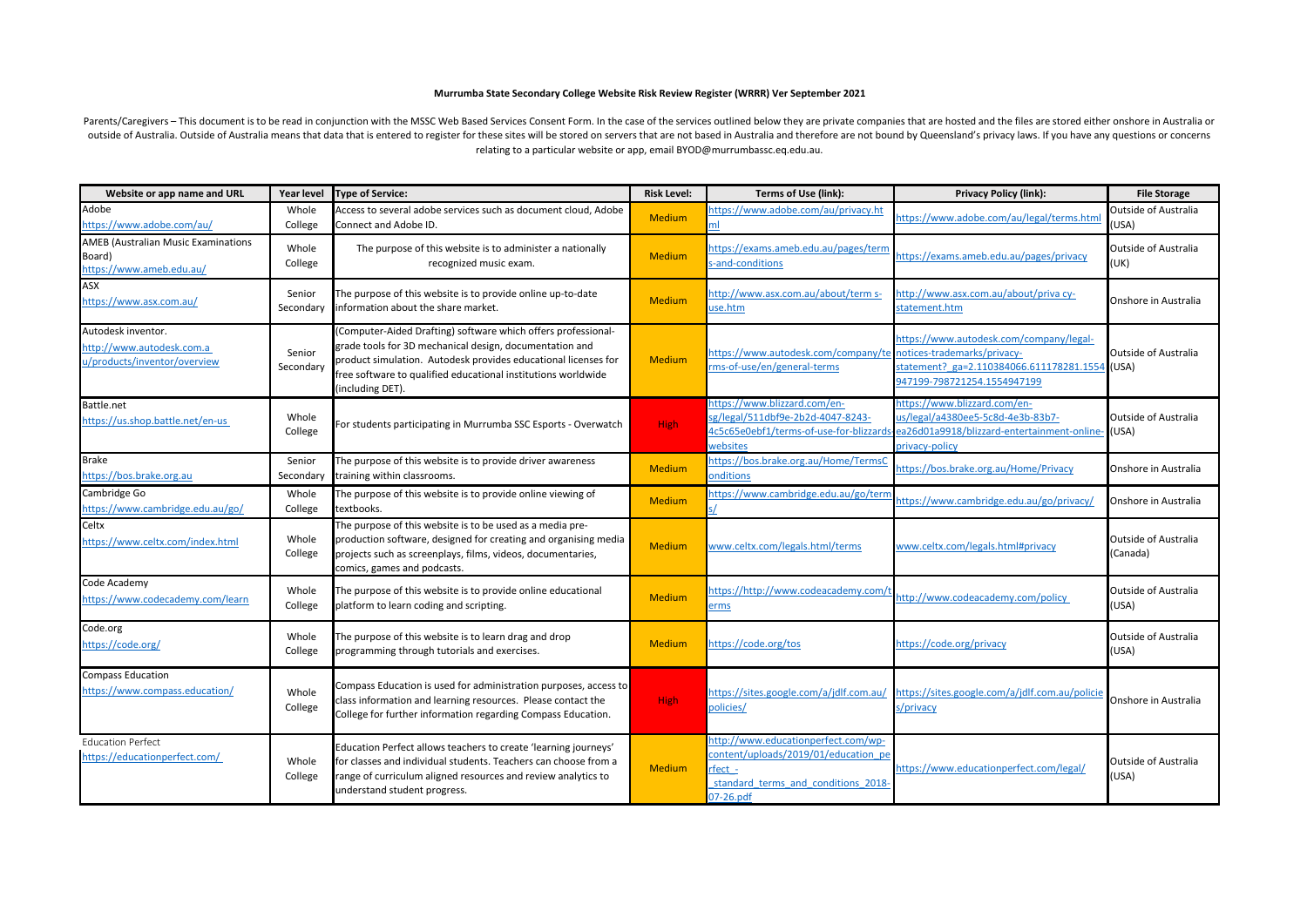| Website or app name and URL                                         | Year level          | <b>Type of Service:</b>                                                                                                                                                                                                                                   | <b>Risk Level:</b> | Terms of Use (link):                                                                         | <b>Privacy Policy (link):</b>                                                                           | <b>File Storage</b>                     |
|---------------------------------------------------------------------|---------------------|-----------------------------------------------------------------------------------------------------------------------------------------------------------------------------------------------------------------------------------------------------------|--------------------|----------------------------------------------------------------------------------------------|---------------------------------------------------------------------------------------------------------|-----------------------------------------|
| Epic Games<br>https://www.epicgames.com/store/en-<br>US/            | Whole<br>College    | For students participating in Murrumba SSC Esports - Rocket<br>League                                                                                                                                                                                     | <b>High</b>        | https://www.epicgames.com/site/en-<br>US/tos                                                 | https://www.epicgames.com/site/en-<br>US/privacypolicy                                                  | <b>Outside of Australia</b><br>(USA)    |
| <b>EV3 Lego Education Mindstorms</b><br>https://education.lego.com/ | Junior<br>Secondary | Used in Technology faculty to program and control robots in<br>conjunction with the BYOD program.                                                                                                                                                         | <b>Medium</b>      | notice                                                                                       | https://www.lego.com/en-us/legal/legal-https://www.lego.com/en-au/legal/legal-<br>notice/privacy-policy | <b>Outside of Australia</b><br>(USA)    |
| <b>Grok Learning</b><br>https://groklearning.com/                   | Junior<br>Secondary | Grok Learning (GL) provides a series of coding courses and<br>challenges for Junior secondary                                                                                                                                                             | <b>Medium</b>      | https://groklearning.com/policies/terms                                                      | https://groklearning.com/policies/privacy/                                                              | Onshore in Australia                    |
| Improve<br>http://www.improve.edu.au                                | Whole<br>College    | The purpose of this website is to provide a platform for creating<br>and providing tests for students.                                                                                                                                                    | <b>Medium</b>      | nttp://www.improve.edu.au/Conditions<br><b>OfUse</b>                                         | N/A                                                                                                     | Onshore in Australia                    |
| <b>JacPlus</b><br>https://jacplus.com.au                            | Whole<br>College    | The purpose of this website is to provide a digital bookshelf for<br>educational books.                                                                                                                                                                   | Low                | https://jacplus.com.au/jsp/general-<br>nav/terms/terms.jsp                                   | https://jacplus.com.au/jsp/general-<br>av/copyright/ privacy policy.jsp                                 | Onshore in Australia                    |
| Kahoot!<br>http://kahoot.it                                         | Whole<br>College    | The purpose of this website is to allow teachers to create, share<br>and play quizzes, discussions and create surveys. Multiple users<br>can play and compete via the Kahoot! application on Apple or via<br>Android. Student accounts are not permitted. | <b>High</b>        | https://getkahoot.com/info/terms-and-<br>conditions                                          | https://getkahoot.com/info/privacy-policy                                                               | <b>Outside of Australia</b><br>(USA)    |
| Lucidchart<br>https://www.lucidchart.com/                           | Whole<br>College    | Lucidchart is a web based diagram tool that allows users to<br>collaborate in real time to create flowcharts and other diagrams                                                                                                                           | Medium             | https://getkahoot.com/info/terms-and-<br>conditions                                          | https://getkahoot.com/info/privacy-policy                                                               | <b>Outside of Australia</b><br>(USA)    |
| <b>Microsoft Forms</b><br>https://forms.office.com/                 | Whole<br>College    | The purpose of this website is to provide teachers the ability to<br>create customised quizzes, surveys, questionnaires and polls for<br>educational use in their classrooms.                                                                             | Medium             | nttps://www.lucidchart.com/pages/tos                                                         | https://www.lucidchart.com/pages/privacy#lu Outside of Australia<br>cid-for-edu                         | (USA)                                   |
| MyFuture - Online Career Management<br>https://myfuture.edu.au/     | Senior<br>Secondary | The purpose of this website is to provide online career solutions<br>for Year 10 volunteering studies.                                                                                                                                                    | <b>Medium</b>      | https://myfuture.edu.au/footer/terms-<br>of-use#/                                            | https://myfuture.edu.au/footer/privacy-<br>policy#/                                                     | Onshore in Australia                    |
| Onguard safety<br>http://www.onguardsafety.c om.au/                 | Whole<br>College    | The purpose of this website is to provide online safety training<br>resources for the education sector in Australia.                                                                                                                                      | Low                | nttp://www.1300beonguard.com/forms<br><b>/OnGuard Terms of Use Licence Agre</b><br>ement.pdf | http://www.onguardsafety.com.au/<br>privacy policy.htm                                                  | Onshore in Australia                    |
| Oxford Digital<br>http://oxforddigital.com.au                       | Whole<br>College    | Accessing online textbook. Teachers can create classes and assign<br>homework readings and tasks for students to complete.                                                                                                                                | Medium             | nttps://www.oxforddigital.com.au/term<br>s.html                                              | https://global.oup.com/privacy?cc=au                                                                    | <b>Outside of Australia</b><br>(Europe) |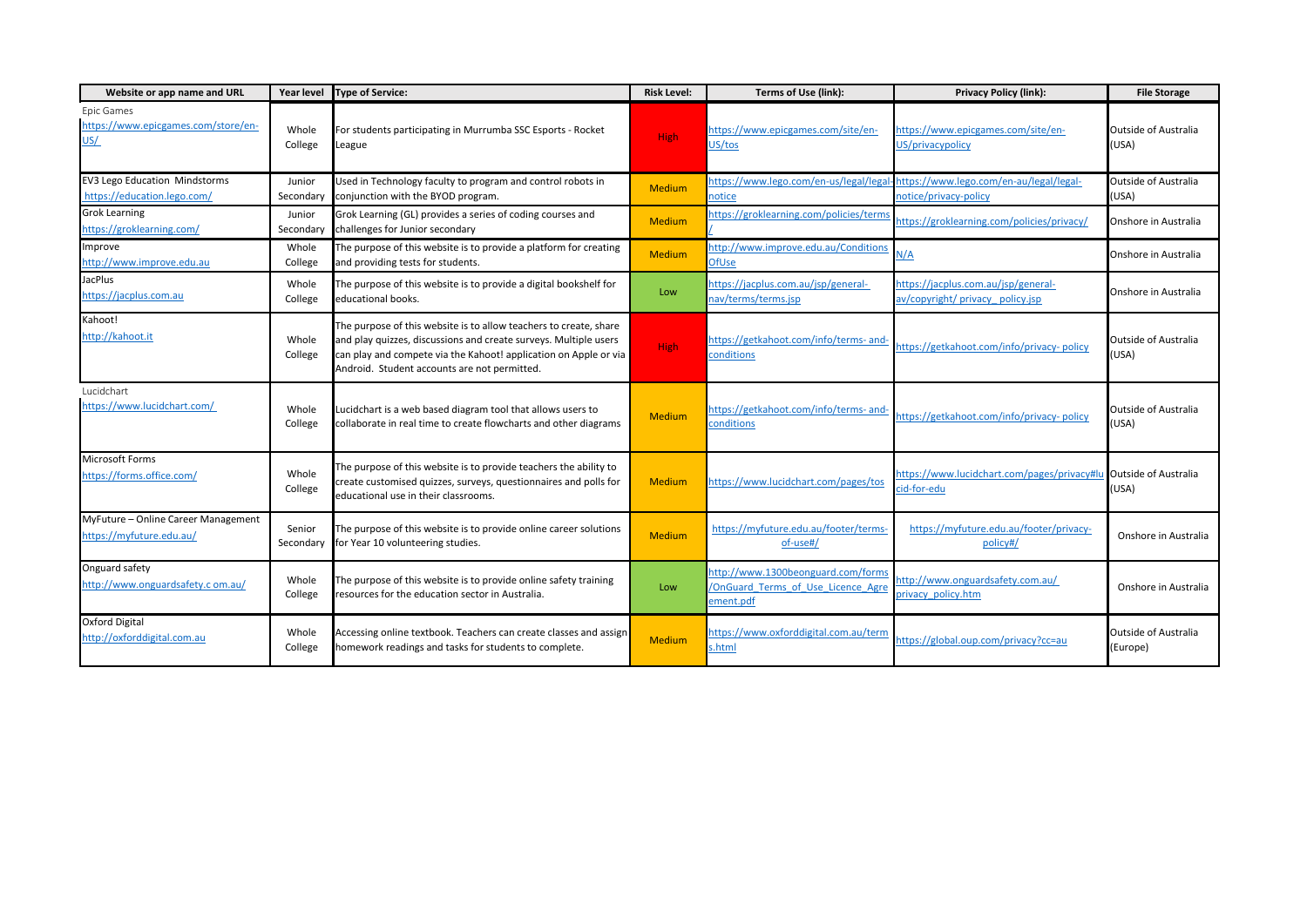| Website or app name and URL                                                           | Year level          | <b>Type of Service:</b>                                                                                                                                           | <b>Risk Level:</b> | Terms of Use (link):                                             | <b>Privacy Policy (link):</b>                                   | <b>File Storage</b>                  |
|---------------------------------------------------------------------------------------|---------------------|-------------------------------------------------------------------------------------------------------------------------------------------------------------------|--------------------|------------------------------------------------------------------|-----------------------------------------------------------------|--------------------------------------|
| Padlet<br>padlet.com                                                                  | Whole<br>College    | The purpose of this website is to provide a space that allows<br>people to collaborate online. Students are not permitted to<br>create accounts.                  | <b>Medium</b>      | http://jn.padlet.com/category/96-<br>privacy-settings            | http://jn.padlet.com/article/33-terms-of-<br>service            | <b>Outside of Australia</b><br>(USA) |
| QR Reader<br>www.tapmedi.co.uk                                                        | Whole<br>College    | The purpose of this website is to advertise and provide access to<br>install the QR Reader product from Tapmedia.                                                 | Low                | http://www.tapmedia.co.uk/terms.htm                              | http://www.tapmedia.co.uk/privacy.htm                           | Outside of Australia<br>(UK)         |
| Quizlet<br>https://quizlet.com                                                        | Junior<br>Secondary | The purpose of this website is to provide users a platform that<br>enables the creation of data sets for the purpose of student study<br>and quizzes.             | <b>Medium</b>      | https://quizlet.com/privacy                                      | https://quizlet.com/privacy                                     | <b>Outside of Australia</b><br>(USA) |
| ReadCloud<br>https://www.readcloud.com/                                               | Whole<br>College    | ReadCloud is a social eReader platform which lets students and<br>teachers share annotations, videos and weblinks directly inside<br>their eBooks.                | <b>Medium</b>      | nttps://www.readcloud.com/terms                                  | https://www.readcloud.com/privacy                               | Onshore in Australia                 |
| Riot Games<br>https://www.riotgames.com/                                              | Whole<br>College    | For students participating in Murrumba SSC Esports - League of<br>Legends                                                                                         | <b>High</b>        | nttps://www.riotgames.com/en/terms-<br>of-service                | https://www.riotgames.com/en/privacy-<br>notice                 | Onshore in Australia                 |
| Scratch<br>http://scratch.mit.edu                                                     | Whole<br>College    | The purpose of this website is to allow users to create stories,<br>videos, animations or games via the 'Scratch' programing<br>language.                         | Low                | https://scratch.mit.edu/terms of use/                            | https://scratch.mit.edu/privacy_policy/                         | <b>Outside of Australia</b><br>(USA) |
| Softlink<br>http://softlink.com.au                                                    | Whole<br>College    | This provider hosts Oliver which is used for digital library<br>services.                                                                                         | <b>Medium</b>      | N/A                                                              | https://www.softlinkint.com/data-protection-<br>privacy-policy/ | Onshore in Australia                 |
| SmartLabs<br>https://www.mysmartlab.com.au/                                           | Whole<br>College    | The purpose of this website is to provide online resources for<br>literacy & numeracy                                                                             | <b>Medium</b>      | ittps://www.mysmartlab.com.au/Home<br><b>TermsAndConditions</b>  | https://www.mysmartlab.com.au/Home/Priva<br><b>CyPolicy</b>     | Onshore in Australia                 |
| State Library of Queensland<br>http://www.slq.qld.gov.au/                             | Whole<br>College    | The purpose of this website is a library service which offers<br>online access to eBooks, resources, journals, newspapers,<br>manuscripts, movies and images.     | <b>Medium</b>      | ittp://www.slq.qld.gov.au/services/me<br>nbership/conditions     | nttp://www.slq.qld.gov.au/home/privacy#me<br>nbership           | Onshore in Australia                 |
| <b>Stile Education</b><br>https://stileeducation.com/                                 | Whole<br>College    | The purpose of this website is to provide online viewing of<br>textbooks. Access is for students in Science.                                                      | Low                | <u> ۱/۸</u>                                                      | https://stileeducation.com/privacy                              | Onshore in Australia                 |
| Turnitin<br>www.turnitin.com                                                          | Whole<br>College    | The purpose of this website is to provide a platform which allows<br>for the upload of student written works which is marked and also<br>assessed for plagiarism. | <b>High</b>        | http://www.turnitin.com/en_us/abo ut-<br>us/privacy#terms        | http://turnitin.com/en us/about-<br>us/privacy#usage            | <b>Outside of Australia</b><br>(USA) |
| <b>TV4 Education</b><br>https://www.functionalsolutions.com.au<br><b>TV4Education</b> | Whole<br>College    | The purpose of this website is to provide online media content<br>specifically for education                                                                      | <b>Medium</b>      | nttps://www.functionalsolutions.com.au<br>tsandcs                | ۷/A                                                             | Onshore in Australia                 |
| Unique Student Identifier (USI)<br>https://www.usi.gov.au                             | Senior<br>Secondary | The purpose of this website is to provide students with the ability<br>to apply for their USI Number.                                                             | Low                | https://www.usi.gov.au/students/stude<br>nt-terms-and-conditions | https://www.usi.gov.au/documents/privacy-<br>policy             | Onshore in Australia                 |
| Vivi Australia<br>http://www.viviaustralia.com.au/                                    | Whole<br>College    | The purpose of this website is to promote and provide access the<br>TVs in the classroom for collaboration                                                        | Medium             | http://www.viviaustralia.com.au/terms-<br>of-service             | http://www.viviaustralia.com.au/privacy-<br>policy              | <b>Outside of Australia</b><br>(USA) |